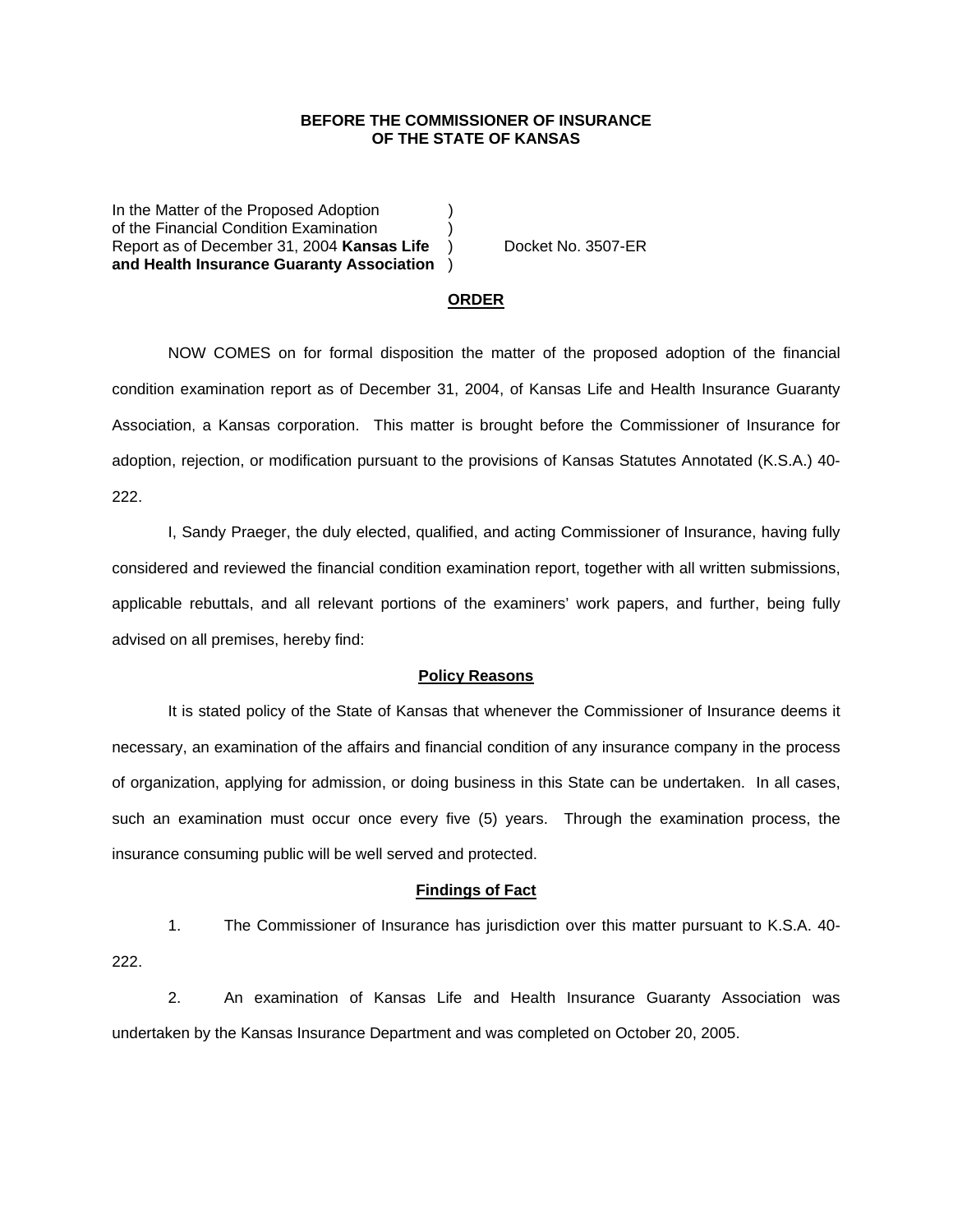3. The examiner-in-charge tendered and filed with the Kansas Insurance Department a verified written report of the examination within thirty (30) days following completion of the examination, to wit; October 20, 2005.

 4. Following receipt of the verified report, the Kansas Insurance Department transmitted the report to Kansas Life and Health Insurance Guaranty Association on October 24, 2005, with a duly executed notice advising the company of its opportunity to prepare and submit to the Kansas Insurance Department a written submission or rebuttal with respect to any and all matters contained in the report. Kansas Life and Health Insurance Guaranty Association was further advised that any written submission or rebuttal needed to be filed with the Kansas Insurance Department no later than thirty (30) days after receipt of the verified report.

 5. Kansas Life and Health Insurance Guaranty Association filed a written acceptance of the verified report on November 22, 2005.

6. Based upon the written submission tendered by Kansas Life and Health Insurance Guaranty Association, the company took no exceptions to matters contained in the verified report.

 7. Within thirty (30) days of the end of the time period allowed for written submission or rebuttal, the Commissioner of Insurance fully reviewed the report, together with all written submissions and rebuttals provided by Kansas Life and Health Insurance Guaranty Association. The Commissioner of Insurance further reviewed all relevant workpapers.

 8. No other written submissions or rebuttals were submitted by Kansas Life and Health Insurance Guaranty Association.

### **Conclusion of Law**

9. K.S.A. 40-222(k)(2) provides:

"Within 30 days of the end of the period allowed for the receipt of written submissions or rebuttals, the commissioner shall fully consider and review the report, together with any written submissions or rebuttals and any relevant portions of the examiners workpapers and enter an order:

(A) Adopting the examination report as filed or with modification or corrections. If the examination report reveals that the company is operating in violation of any law, regulation or prior order of the commissioner, the commissioner may order the company to take any action the commissioner considers necessary and appropriate to cure such violations; or